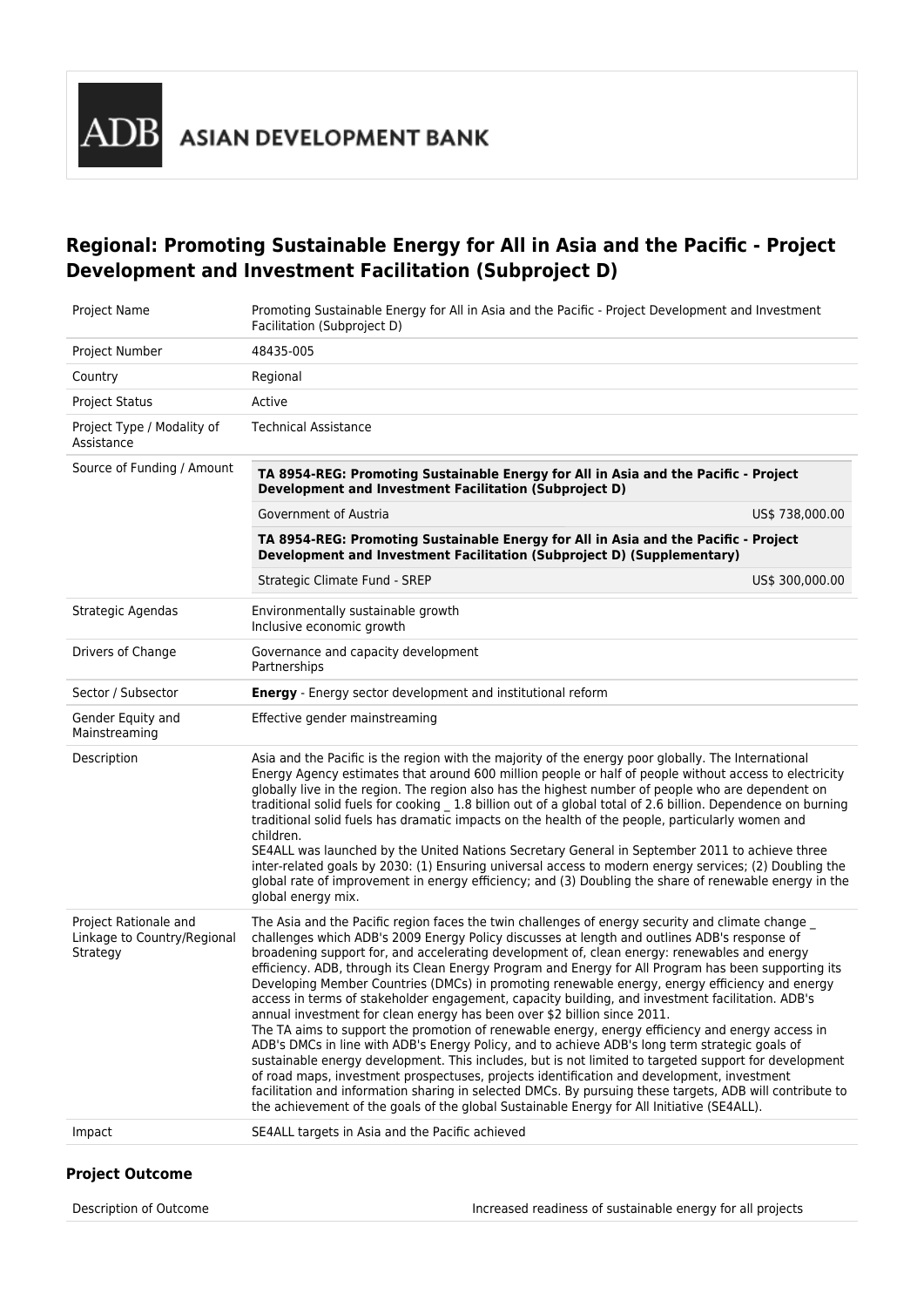Progress Toward Outcome

**Implementation Progress**

Description of Project Outputs Pipeline of projects developed and investment facilitated

Status of Implementation Progress (Outputs, Activities, and Issues)

Geographical Location

#### **Summary of Environmental and Social Aspects**

| <b>Environmental Aspects</b>                                      |  |
|-------------------------------------------------------------------|--|
| Involuntary Resettlement                                          |  |
| Indigenous Peoples                                                |  |
|                                                                   |  |
| <b>Stakeholder Communication, Participation, and Consultation</b> |  |
| During Project Design                                             |  |

#### **Business Opportunities**

Consulting Services The TA will mainly finance consulting services and other capacity building activities as well as some small pilots that may be essential to test the model and enhance investor confidence. The TA will require 30 person-months of international and 65 person-months of national consulting services in the areas of technologies, project development, communications etc. Individual consultants will be engaged to be flexible and timely fielded. Some international and national consultants will be engaged in long-term support roles as individual consultants. Engagement of experts will follow ADB's Guidelines on the Use of Consultants (2013, as amended from time to time). Partnership with other agencies such as Private Financing Advisory Network, New Ventures, USAID, GiZ etc. will be established.

Procurement All procurement under the TA will be carried out in accordance with ADB's Procurement Guidelines (2015, as amended from time to time). The disposal of all equipment procured under the TA will follow ADB disposal procedures. Output-based or lump sum contracts will be considered as appropriate where possible to reduce administrative burden and improve efficiency and economy. Disbursements under the TA will be performed in accordance with ADB's Technical Assistance Disbursement Handbook (2010, as amended from time to time).

## **Responsible Staff**

| Responsible ADB Officer    | Zhai, Yongping                                                                |
|----------------------------|-------------------------------------------------------------------------------|
| Responsible ADB Department | Sustainable Development and Climate Change Department                         |
| Responsible ADB Division   | <b>SDSC</b>                                                                   |
| <b>Executing Agencies</b>  | Asian Development Bank<br>6 ADB Avenue.<br>Mandaluyong City 1550, Philippines |

# **Timetable**

| Concept Clearance          | $\overline{\phantom{a}}$   |
|----------------------------|----------------------------|
| Fact Finding               | 28 Sep 2015 to 11 Oct 2015 |
| MRM                        | $\,$ $\,$                  |
| Approval                   | 10 Sep 2015                |
| <b>Last Review Mission</b> | $\overline{\phantom{a}}$   |
| Last PDS Update            | 08 Oct 2015                |

### **TA 8954-REG**

| <b>Milestones</b> |                     |                         |                 |                          |               |
|-------------------|---------------------|-------------------------|-----------------|--------------------------|---------------|
|                   | <b>Signing Date</b> | <b>Effectivity Date</b> | <b>Closing</b>  |                          |               |
| Approval          |                     |                         | <b>Original</b> | <b>Revised</b>           | <b>Actual</b> |
| 10 Sep 2015       | $\blacksquare$      | 10 Sep 2015             | 31 Dec 2020     | $\overline{\phantom{a}}$ | $\sim$        |